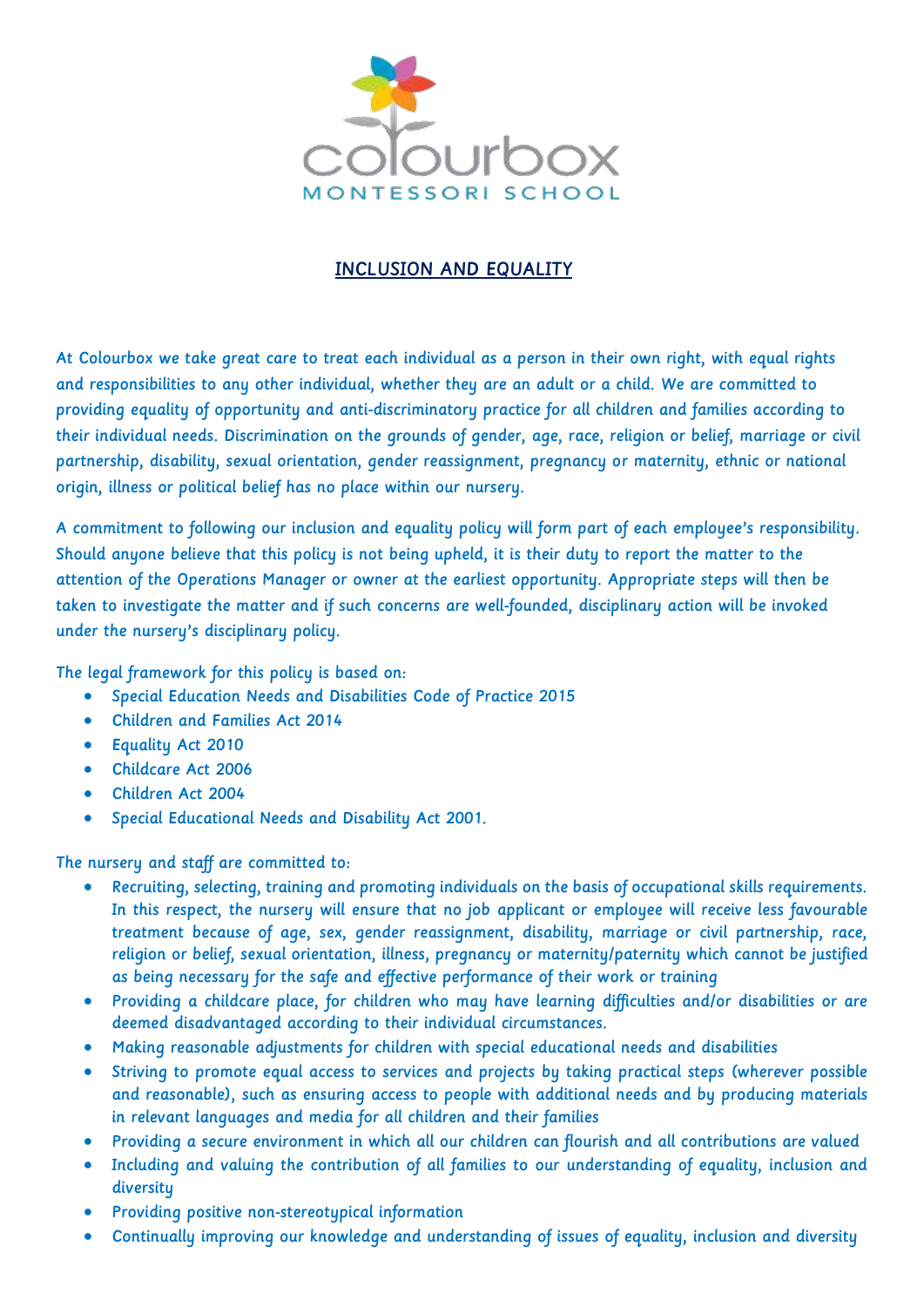- Regularly reviewing, monitoring and evaluating the effectiveness of inclusive practices to ensure they promote and value diversity and difference and that the policy is effective and practices are nondiscriminatory
- Making inclusion a thread, which runs through the entirety of the nursery, for example, by encouraging positive role models through the use of toys, imaginary play and activities, promoting non-stereotypical images and language and challenging all discriminatory behaviour (see dealing with discriminatory behaviour policy).

### **Staff**

It is the policy of Colourbox not to discriminate in the treatment of individuals. All staff are expected to cooperate with the implementation, monitoring and improvement of this and other policies. All staff are expected to challenge language, actions, behaviours and attitudes which are oppressive or discriminatory on the grounds specified in this policy and recognise and celebrate other cultures and traditions. All staff are expected to participate in equality and inclusion training.

Staff must report any discriminatory behaviours observed to Management.

#### **Training**

The nursery recognises the importance of training as a key factor in the implementation of an effective inclusion and equality policy. The nursery will strive towards the provision of inclusion, equality and diversity training for all staff.

## Early learning framework

Early learning opportunities offered in the nursery encourage children to develop positive attitudes to people who are different from them. It encourages children to empathise with others and to begin to develop the skills of critical thinking. It develops an age-appropriate understanding of British Values.

We do this by:

- Making children feel valued and good about themselves
- Ensuring that all children have equal access to early learning and play opportunities
- Reflecting the widest possible range of communities in the choice of resources, so we teach tolerance and mutual respect
- Avoiding stereotypical or derogatory images in the selection of materials
- Acknowledging and celebrating a wide range of religions, beliefs and festivals
- Creating an environment of mutual respect and empathy
- Helping children to understand that discriminatory behaviour and remarks are unacceptable
- Ensuring that all early learning opportunities offered are inclusive of children with learning difficulties and/or disabilities and children from disadvantaged backgrounds
- Ensuring that children whose first language is not English have full access to early learning opportunities and are supported in their learning
- Working in partnership with all families to ensure they understand the policy and challenge any discriminatory comments made
- Ensuring the medical, cultural and dietary needs of children are met
- Helping children to learn about a range of food and cultural approaches
- Teaching children to have respect for the classroom rules